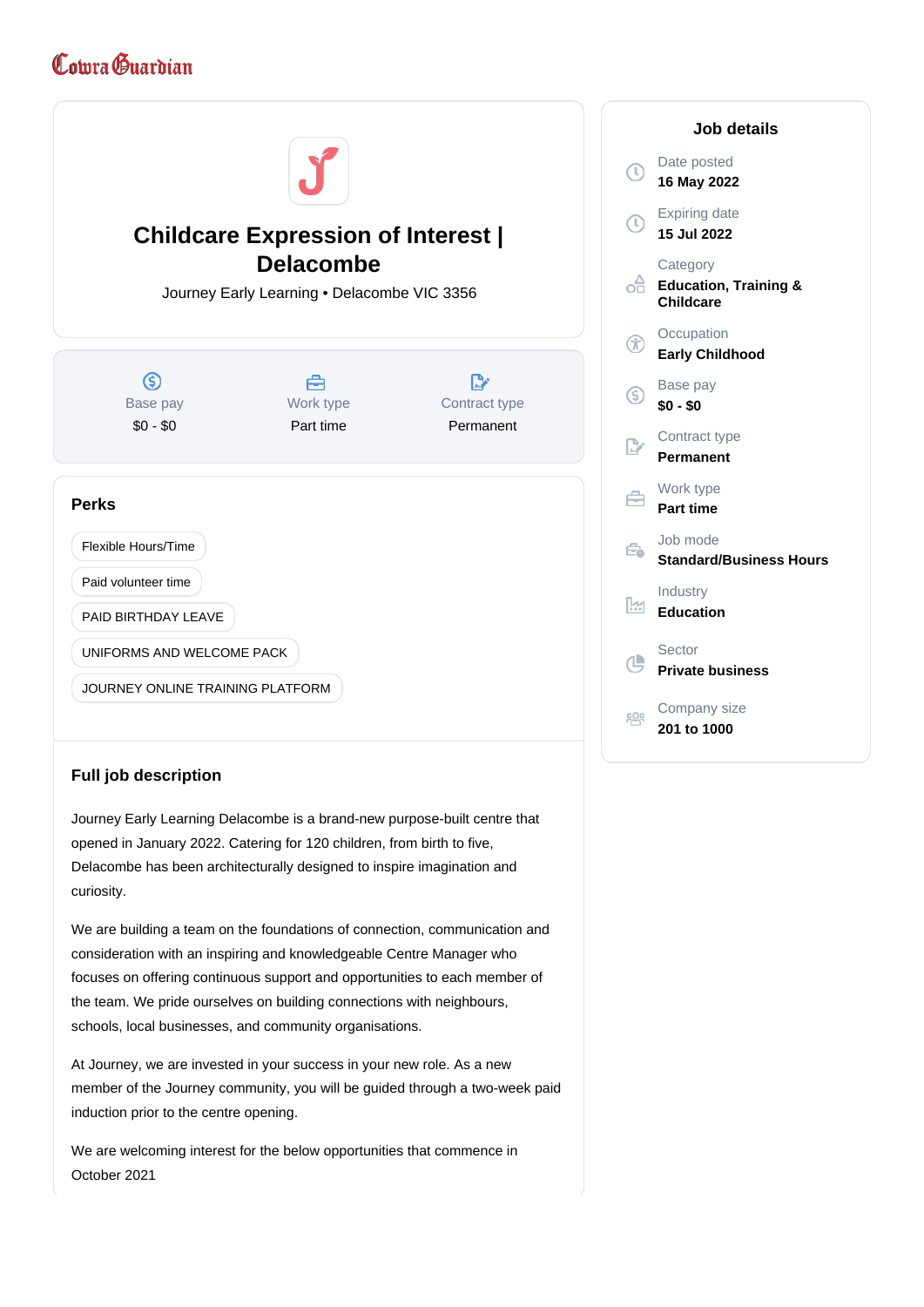- Educational Leader
- Early Childhood Teacher
- Administrator
- Chef
- Lead Educators
- Permanent Educators

## **Role Requirements**

- A demonstrated commitment to providing a safe, caring, nonjudgemental and supportive environment for all children and their families
- A demonstrated ability to adhere to and understand the ECA code of Ethics and the United Nations Convention on the Rights of the Child
- Demonstrated understanding of appropriate behaviours while engaging with children
- Current Paid Working with Children Check
- ACECQA Approved Qualification inline with role of interest
- First Aid, Anaphylaxis and Asthma Certificates
- Full working rights in Australia

## **Benefits**

- Ongoing Professional Development Exclusive access to our internal professional development platform – Journey Academy, external training and short courses.
- Networking Opportunities Collaborate with, and build relationships across the journey community through centre visits, events and networking opportunities.
- Paid Team Meetings Be paid for your time and commitment to **Journey**
- Uniforms Provided Receive annually updated uniforms to keep you looking fresh and feeling great
- Get Paid Weekly Maintain your finances with weekly pay.
- Paid Birthday Leave Celebrate your special day on us!
- Anniversary Gift We value and recognise our people for their commitment and contribution.
- Freshly made meals Enjoy our 'Wholesome Child' menu and nourish your body with delicious meals & snacks.
- Paid Annual Volunteer Day Giving you something that gives back
- High-Quality Resources & Environments Our environments spark creation, inspiration and pure joy in educators, families and visitors

Every journey must begin somewhere, and yours begins right here. **Apply today!**

Journey Early Learning…**where it all begins.**

Journey Early Learning promotes the safety, well-being, and inclusion of all children, including those with a disability, from a culturally or linguistically